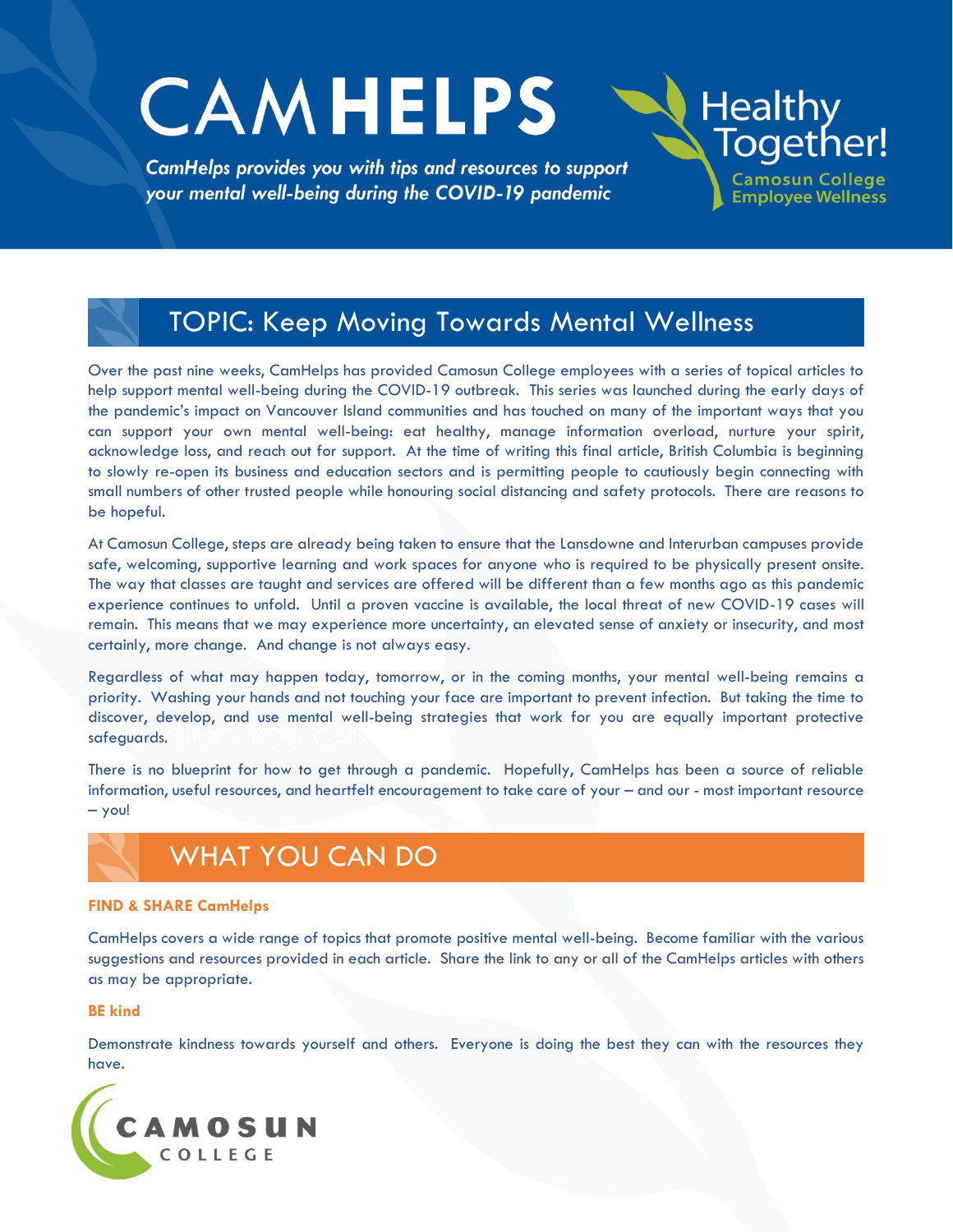#### **BE calm**

Remember that you have choices. You can choose information over misinformation. You can choose encouragement over criticism.

#### **BE safe**

Be safe in your own body, mind and spirit. Continue to follow protocols set by the Ministry of Health, BC's Public Health Officer, and WorkSafe BC to protect the safety of others. Acknowledge your needs and reach out when you need support:

- Connect with someone you trust and who will listen;
- Check in frequently with your Workplace Leader;
- Contact Homewood Health;
- Contact your healthcare provider.



#### **CAMHELPS ARTICLES**

- Issue 01: [Building Your Resilience](http://camosun.ca/covid19/documents/camhelps/CamHelps-artilce-01-build-your-resilience.pdf)
- Issue 02: [Care for Others](http://camosun.ca/covid19/documents/camhelps/CamHelps-artilce-02-care-for-others.pdf)
- Issue 03: [Keep Moving](http://camosun.ca/covid19/documents/camhelps/CamHelps-article-03-keep-moving.pdf)
- Issue 04: [Stay Connected](http://camosun.ca/covid19/documents/camhelps/CamHelps-article-04-stay-connected.pdf)
- Issue 05: [Finances](http://camosun.ca/covid19/documents/camhelps/CamHelps-article-05-finances.pdf)
- Issue 06: [Manage Information Overload](http://camosun.ca/covid19/documents/camhelps/CamHelps-article-06-info-overload.pdf)
- Issue 07: [Nurture Your Spirit](http://camosun.ca/covid19/documents/camhelps/CamHelps-article-07-nurture-your-spirit.pdf)
- Issue 08: [Eat Well](http://camosun.ca/covid19/documents/camhelps/CamHelps-article-08-eat-well.pdf)
- Issue 09: [Working Through Loss](http://camosun.ca/covid19/documents/camhelps/CamHelps-article-09-working-through-loss.pdf)
- [CamHelps Resources](http://camosun.ca/covid19/documents/camhelps/CamHelps-All-Resources.pdf)

#### **HOMEWOOD HEALTH**

Homewood Health provides Camosun College employees with some amazing resources and supports. Some of our favorites include:

• Professional counsellors can be contacted by calling Homewood 24/7 and arranging to speak with a counsellor.

All calls are confidential.

- o Toll free: 1-800-663-1142
- o TTY: 1-888-384-1152
- [Homeweb](https://homeweb.ca/) Homewood's website has a wide variety of health articles and e-courses. Instructions for logging into the website can be found [here.](http://camosun.ca/covid19/documents/homewood-login-instructions.pdf)

### • [LifeSmart Coaching Program](http://camosun.ca/covid19/documents/Life-Smart-Services.pdf) - expert coaches are available to help you achieve healthy lifestyle goals in areas such as finances, coping with loss, and healthy eating.

- [i-Volve program](http://camosun.ca/covid19/documents/camhelps/hh-iVolve-covid19-postcard.pdf) an online Cognitive Behavioural Therapy program to support managing anxiety.
- [Turning your Home into a Gym](http://camosun.ca/covid19/documents/camhelps/hh-home-gym.pdf) list of easy ways to exercise at home.

#### **CAMOSUN RESOURCES**

- [Seeking medical care in a virtual environment](http://camosun.ca/covid19/documents/camhelps/virtual-medical-services.pdf) [Camosun Community Connects \(3C\)](https://mycamosun.sharepoint.com/sites/CamosunCommunityConnects/SitePages/C3%20Home.aspx)
- 

#### **OTHER THINGS TO EXPLORE**

- [Progressive Muscle Relaxation](https://anxietycanada.com/sites/default/files/MuscleRelaxation.pdf) [PDF]: a simple guide for a widely used stress-reduction technique
- [Feelings Wheel](http://camosun.ca/covid19/documents/camhelps/9-Feelings-Wheel-Handout-2019.pdf) [PDF]: a printable resource that can help you describe what you are feeling
- Video: [Talking to your Family about COVID-19 Misinformation](https://www.cbc.ca/player/play/1724668483622) (cbc.ca)
- Some of the world's best museums and galleries have created virtual tours and walk-throughs. The [Google](https://artsandculture.google.com/explore)  [Arts and Culture site](https://artsandculture.google.com/explore) has links to [hundreds of museums](https://artsandculture.google.com/partner) that you can visit virtually.